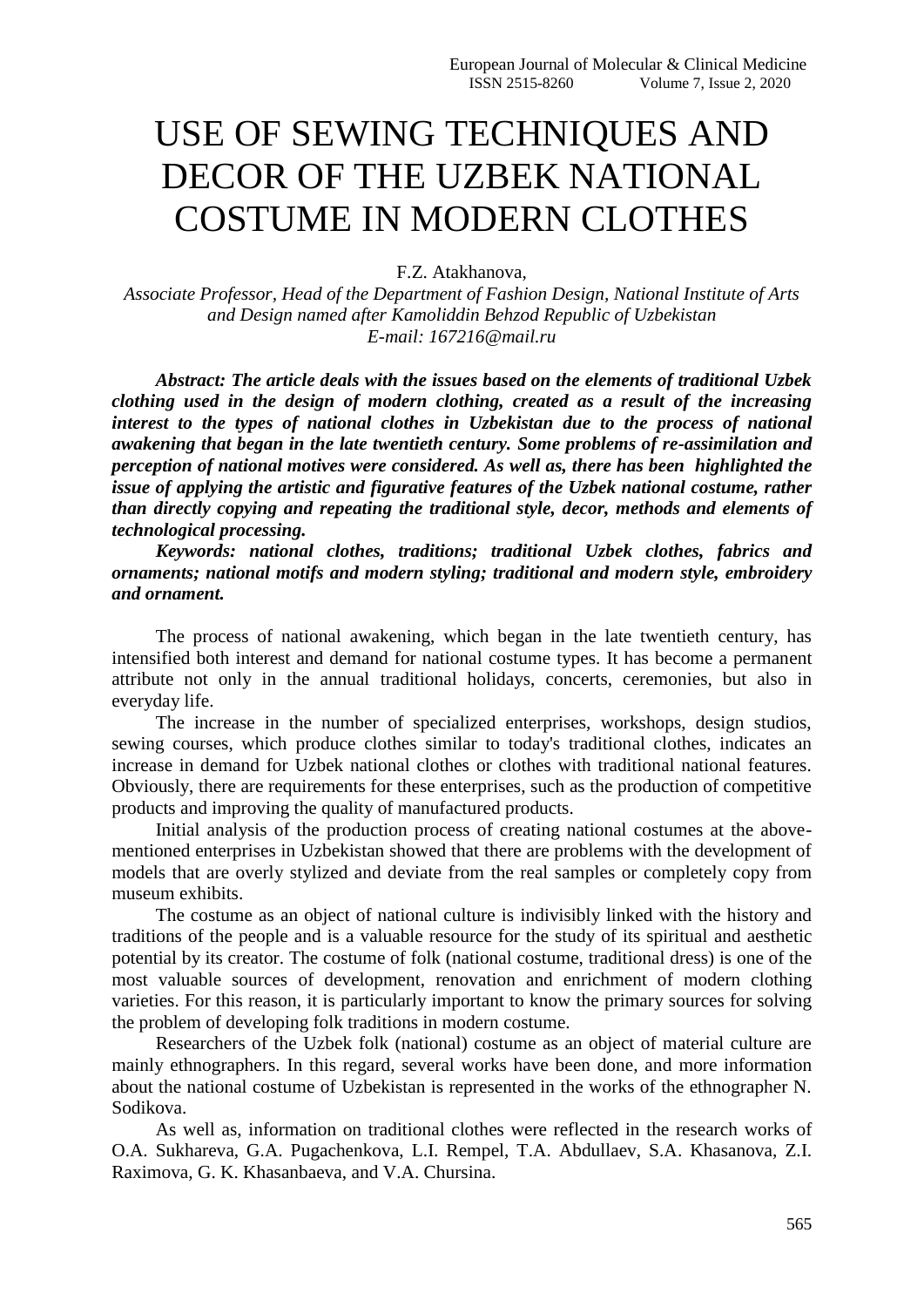The national costume is the deepest layer of national cultural traditions, which is a multifaceted scientific and creative source for modern researchers of costume.

The study of Uzbek national dress as any other sphere of life is closely linked with the study of the ethnic history and culture of the Uzbek people, its interaction with other peoples. It is a criterion that reflects the national identity and ethnic characteristics of peoples within material and spiritual monuments. Clothes reflect traditions, social relations, and some elements of ideology, religious beliefs, sophistication and aesthetic norms. Furthermore, clothes reflect the place and time of a person's life, as well as the happy or sad events in his/her life [8].

The national garment is an invaluable cultural treasure of the people formed over the centuries. National and traditional costumes, which have passed long way in their development, are closely connected with history and the aesthetic views of the creators. The art of modern clothing cannot develop without denying the folk, national traditions. Without detailed study of traditions, the progressive development of any type and genre of contemporary art is impossible. Traditional national costume is not only a unique bright part of culture, but also it is a synthesis of decorative-practical types of creativity. This combination has preserved and delivered the use of traditional styles, patterns, materials and ornaments typical of the Uzbek national dress until the middle of the twentieth century.

The Uzbek national costume is almost radically different in the current century, the template-style has been renewed, and the traditions of using headwear and ornaments have changed.

Ideas are rarely new: designers create by changing the environment. For a fashion designer, everything can serve as a source of inspiration. Ideas do not arise from miraculous causes they are the result of a systematic reworking of means of image, event, and concept. Often, the fault of new designers lies in the creation of a series of scattered models that do not have a specific source of inspiration and are not combined with a single methodological solution.

The use of folk dress traditions in the creation of modern clothing also depends on its function. The creative activity of fashion designers in this direction, and hence their creativity, also depends on a number of objective factors. One of these is to solve the artistic solution of clothing in relation to its utilitarian function. Unlike traditional clothing, the utilitarian function of modern clothing is demonstrated in relatively large versions. In this regard, the figurative solution of clothing should be different for each option, depending on the situation in which a person wears clothes. Therefore, when designing a dress using national elements, it should be borne in mind that it is different for clothes for different functions.

The main qualities of traditional dresses mentioned in the sources are mostly manifested and recognized in the following features. There are similarities and differences in all national and traditional dresses. In other words, the indicators that identify a particular dress reflect the individual qualities of each national dress. These can be divided into the following groups:

1. Types of clothing and distinctive styles and forms.

2. Fabric for sewing clothes.

3. Colors of clothes

4. Types of decorations on the clothes (decor).

From the data we can distinguish the peculiarities of the traditional Uzbek national clothing:

1) 1) Static straight or extended to the bottom silhouette and rectangular sleeves;

2) the predominance of symmetrical compositions in decor, details and accessories;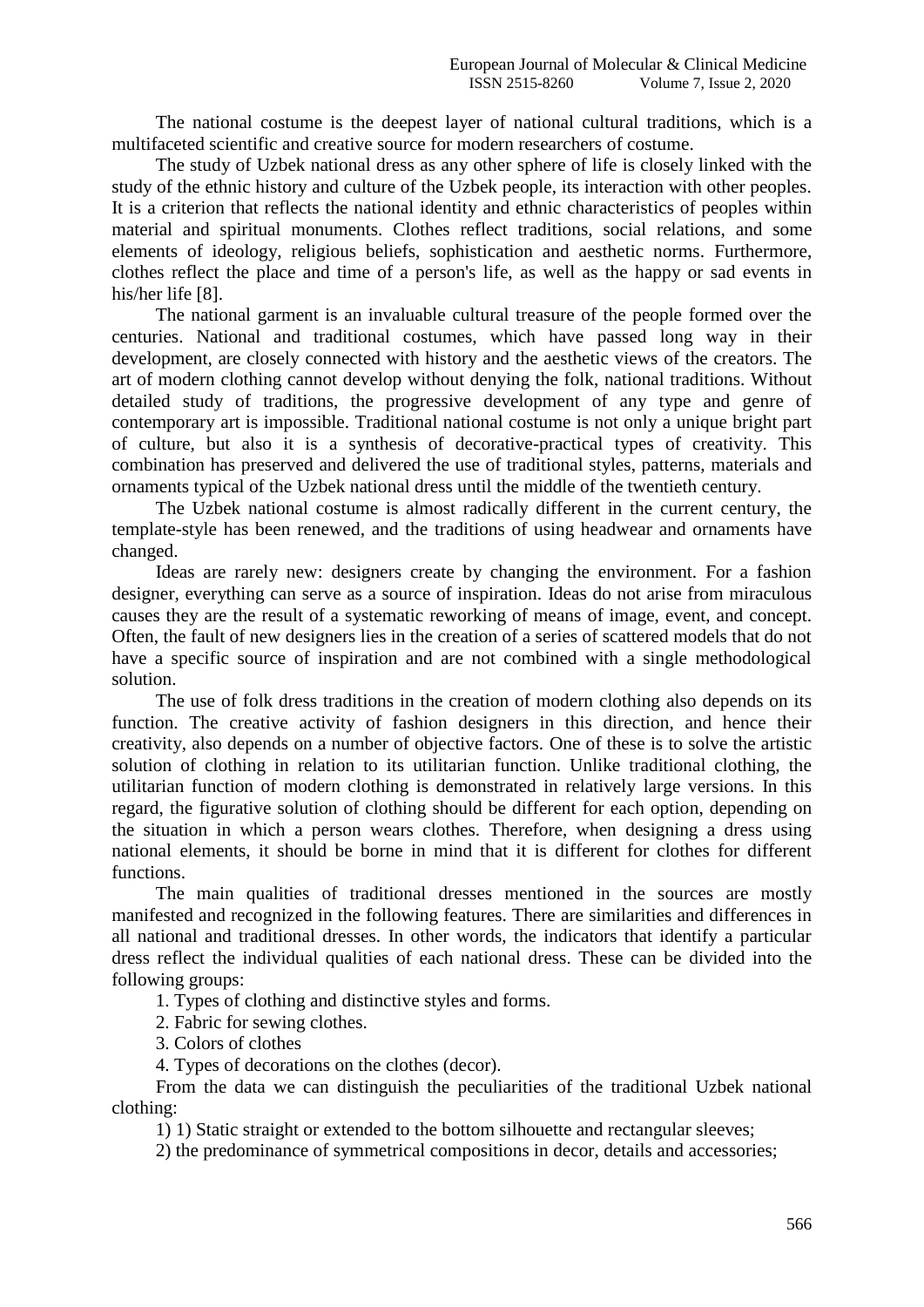3) The use of fabrics that were initially weaved by hand on a loom and then started to be created in factories such as "atlas", "adras", "bekasam", "olacha", "buz", "bakhmal", "kimhob", etc.

4) Decorating with embroidery, ribbons, several rows of colored stitching, contrasting colored piping, fur, small beads;

5) Achievement of dynamic compositions in clothes through the use of contrasting colors;

6) The importance of the headdress in the composition of clothing.

All these qualities should serve as basic principles for the artist-modeler in creative activity. It is necessary to pay attention to the features of the national dress, such as style and form, silhouette and constructive lines, which it presents not only in terms of rationality, but also in terms of beauty. Moreover, the decoration of the dress, color, pattern technique, material plasticity is also important. Exactly these features of the national traditional dress that make up the structure - the content - the meaning - the essence of the concept of "national motive".

National motifs are the interpretation of folk traditions from a distinct angle in the modern art of creating objects.

In the creation of modern clothing, the traditions of national dress are re-perceived in terms of taking into account modern conditions. At the same time, in the most interesting models from the design point of view, the national spirit, national tones are felt without being overstated. The analysis of creative samples in this direction revealed the following:

1. It became known that the models created by using national fabrics – "atlas", "adras", "shoyi", "beqasam", "bakhmal" play a significant role. In addition to the traditional patterns of these fabrics, the scope of application of printed versions of national patterns (ikat pattern) to other categories of fabrics was also wide.

2. Application of the style and its principles in most cases. At the same time, the modelers offer modern clothes, not an ethnographic costume, but the perfection of the shape of the outerwear "chopon", women's outerwear "mursak", dress on the yoke "kukrak burma", their shape-forming lines and sewing technology (straight tunic fit, stitch). From these form and styles deepened shirt sleeves (with and without additional tools) are popularized.

- Application of decor varieties. Its decorative solution serves to transform functional domestic clothing into an artistically perfect costume. Methods of artistic decoration of modern clothing of traditional ornaments: embroidery and its elements, patterns; application; decoration with decorative "*bahya*" rows, ribbon and "*chilvir*" (string); printing of floral, patterned, "print" and writings on various subjects; decorating with buttons and various accessories, fringe "*shokila"* and tassels "*popuk"*; use of natural and artificial fur, natural and artificial leather, knitwear as decoration; use for decoration of rolls, beads, beads - "mungchok", sequins, ribbons, bows and ties, natural and artificial flowers.

It is also worth noting the active use of decorative methods of decoration in traditional clothing in the decoration of knitted items (prints on youth t-shirts) and knitted painting. Of course, it is worth noting here the extensiveness of the use of national decor elements in children's clothing.

1. Applying the form, elements and their combination that are characteristic of a traditional dress in a modern dress. For example, a combination of traditional robe and modern jeans in clothing for youth; in a dress for events - a combination of a dress in a modern style and traditional scarves; in a ceremonial dress - a modern suit wearing with tunic-like top made of velvet like a women's robe, and so on.

2. The use of descriptions in clothing. The increasing interest of designers in the theme of folklore is due to specific events in the development of modern society, such as appeals to traditional culture, the revival of cultural traditions and crafts. This trend is particularly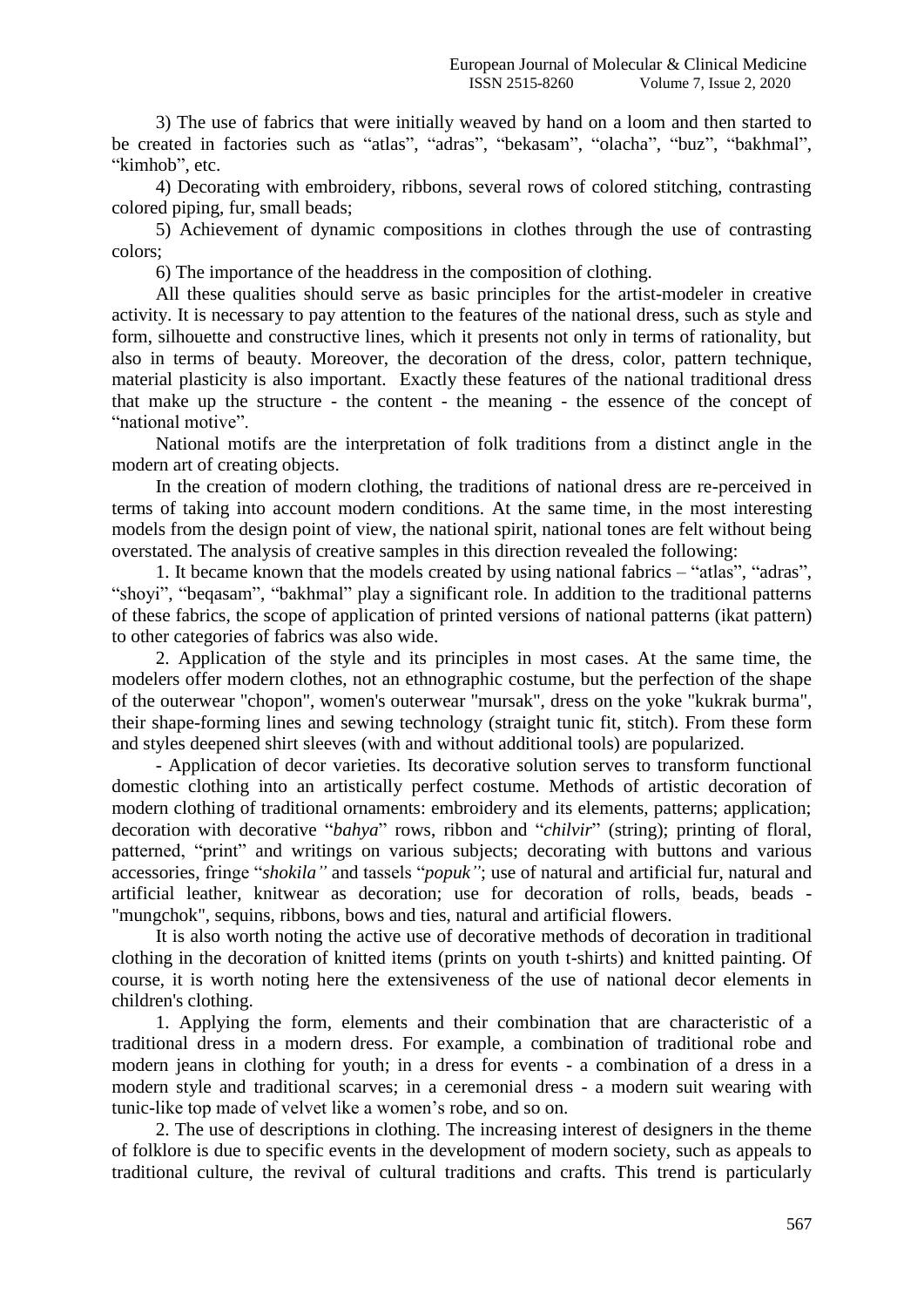noticeable in the field of design. This is due to the fact that, the use of ethnic motives in designing has always been one of the most preferred stylistic solutions.

The main value of the national clothing is its diversity of appearance due to its extreme functionality, logic, rationality and expediency of construction and form, as well as the use of different methods of decorating.

The study of traditional and national art of the people and its creative re-approach creates opportunity for the enrichment, development, renewal of modern clothing. At the same time, it is enough for national motives in modern clothes to be slightly recognizable or to appear without attracting the main attention and emphasizing.

From the point of view of modern design, it is promising to use the artistic and figurative features of the Uzbek national costume, rather than directly copying and replicating the form, decor, techniques and elements of technological processing. Archetypes that stimulate symbolic-associative thinking play an important role in the formation of the artistic image of clothing.

The shape, sewing and decoration methods of the traditional Uzbek national dress are a rich source in the creation of modern clothes for various purposes. Such dresses were analyzed and it was concluded that they can be grouped as follows:

1. Home wear, which uses forms, elements and their combination, typical of traditional clothing in modern clothing. For example, in youth clothing - a combination of a traditional coat and modern jeans; in a dress for events - a combination of a modern dress and traditional scarves; in a formal dress - in a modern suit with a pleated top like a tunic, velvet like a woman's coat, etc.

Clothes belonging to this group can be divided into several groups:

1.1. Dresses for everyday wear.

1.2. Gorgeous dresses are a direct use of such fabrics as satin, adras, bekasam, silk, which are used in Uzbek clothing, the unique elegance of the fabric gives way to the advantages of simple silhouette shapes, minimalism.

1.3. Another aspect of using traditional garments in modern clothing is *sarpo* dresses (collection of bridal dresses), which are sewn for brides. Due to the fact that the function of this category of clothing is also unique, they exhibit features of exciting luxury, and extreme "shine"

2. Clothing in another direction, which uses elements of traditional clothing, can be grouped into a separate group, which is a set of costume models that are staged, theatrical and serve to form the image. The development of Uzbek Estrada, and other performing arts has led to an increase in demand for clothing in this area. As a result, the design of these dresses is developing very actively.

3. Dresses offered for the podium and various contests.

4. Clothes introduced into mass production. It is also worth noting the active use of decorative methods of decoration in traditional clothing in the decoration of knitted items (prints on youth t-shirts) and knitted image. Of course, it is worth noting here the breadth of the use of national decor elements in children's clothing.

Each designer has a different approach to both the source of the creation and its interpretation, depending on the individuality and uniqueness of his or her creative style, whether it has been formed or is now taking a step. As a result of the study, it turned out that modern designers in our country turn to various constructive elements of Uzbek national and traditional clothes and apply different methods of clothing design to them.

The purpose of the voluntary design of these components involved in the formation of the composition of the dress and the task of the collection can be combined depending on the creative direction of the author. (Diagrams 1, 2, 3)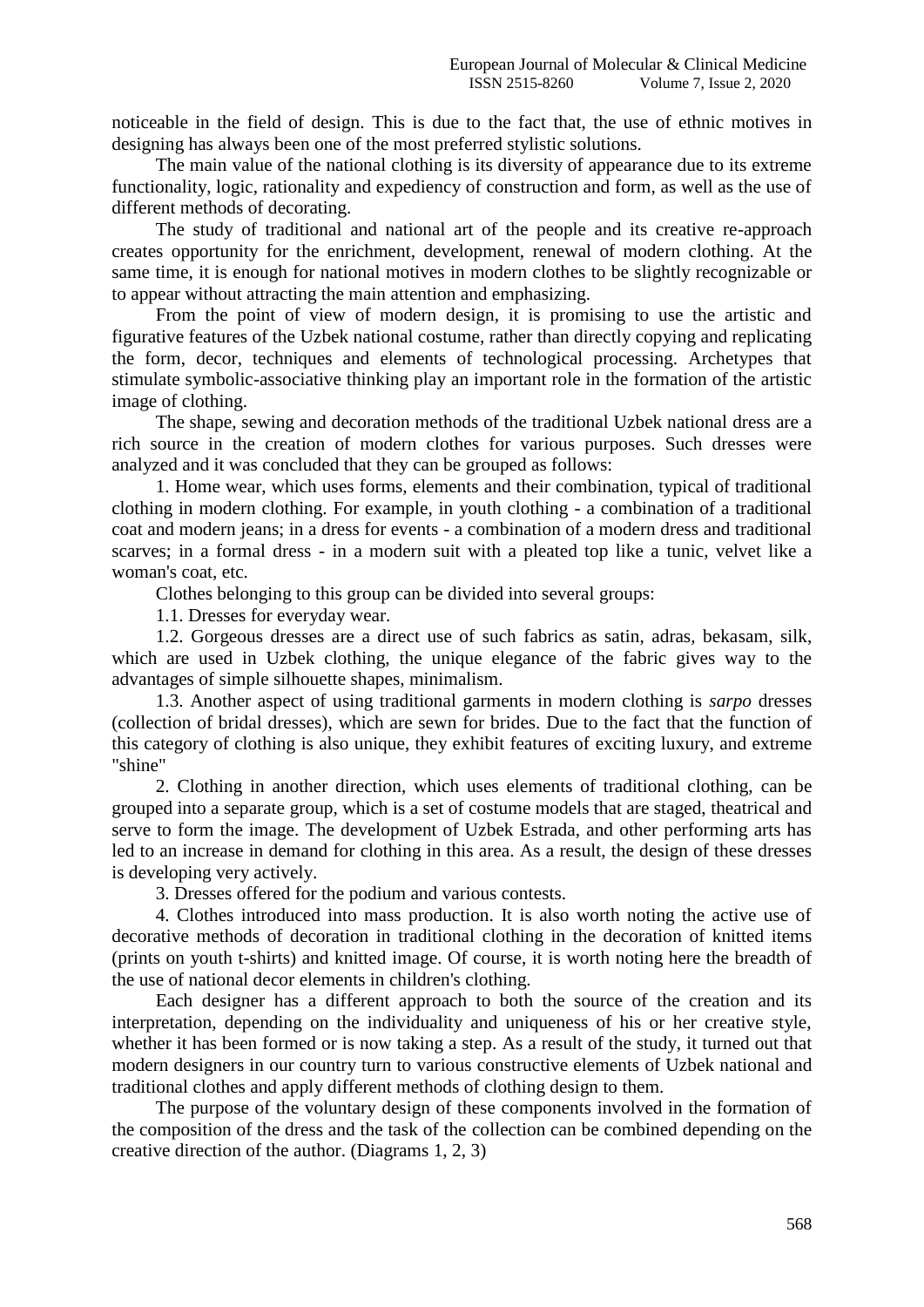





Diagram 2. Application of national fabrics